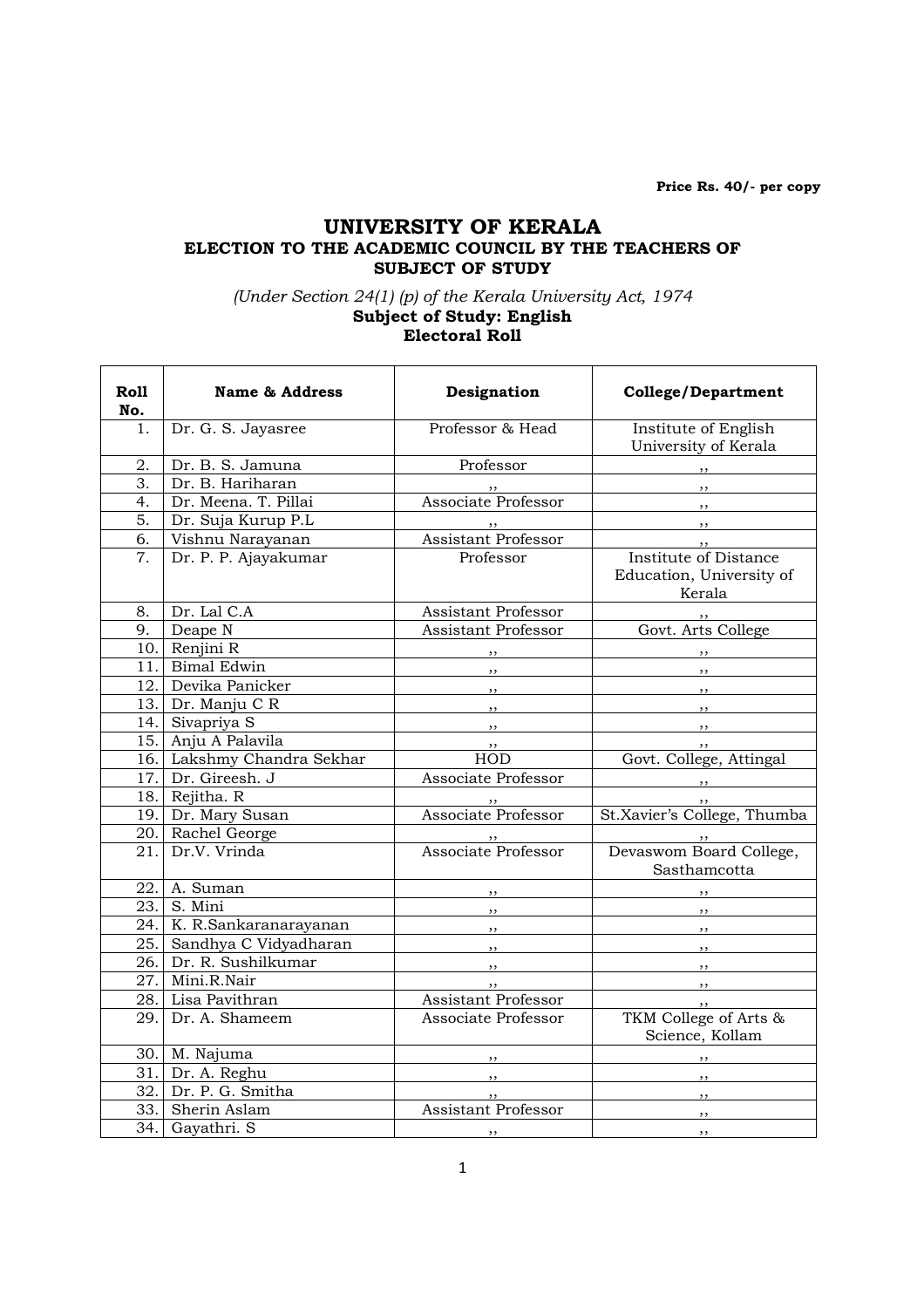| 35.  | Dr. Sumitra Devi. S      | ,,                         | $, \,$                                                                                                         |
|------|--------------------------|----------------------------|----------------------------------------------------------------------------------------------------------------|
| 36.  | Niyas. S.M               | $, \, \, \cdot$            | $\overline{\phantom{a}}$                                                                                       |
| 37.1 | Shafana Shafi            | $, \, \, \cdot$            | $\overline{\phantom{a}}$ , $\overline{\phantom{a}}$                                                            |
| 38.  | Liby K.S                 | $, \,$                     | $, \, , \,$                                                                                                    |
| 39.  | Jacob Thomas             | Associate Professor        | St. Stephen's College,<br>Pathanapuram                                                                         |
| 40.  | Blessy John              | Assistant Professor        | $\overline{\phantom{a}}$                                                                                       |
| 41.  | Jolly Malayam            |                            |                                                                                                                |
| 42.  | Vani Jyoti               | <b>Assistant Professor</b> | NSS College, Nilamel                                                                                           |
| 43.  | Indu B.C                 |                            | $\overline{\phantom{a}}$                                                                                       |
| 44.  | Lekshmi. B               | $\overline{\phantom{a}}$   |                                                                                                                |
| 45.  | Jayakrishnan. R          | $\cdots$                   |                                                                                                                |
| 46.  | Simi Thulasidas          | $, \, \, \cdot$            | $\overline{\phantom{a}}$<br>$\overline{\phantom{a}}$                                                           |
| 47.  | Dr. Anitha. S            | Associate Professor        | Sree Narayana College for<br>Women, Kollam                                                                     |
| 48.  | Dr. Seetha Thankappan    |                            | $\overline{\phantom{a}}$                                                                                       |
| 49.  | B. Mini                  |                            | $\overline{\phantom{a}}$                                                                                       |
| 50.  | Dr. Harilekshmi. V.S     | Assistant Professor        | $\overline{\phantom{a}}$                                                                                       |
| 51.  | Aswathy Chandrabhanu     | , 1                        | $\overline{\phantom{a}}$                                                                                       |
| 52.  | Indu. K                  | $\overline{\phantom{a}}$   | $\overline{\phantom{a}}$                                                                                       |
| 53.  | Jayalekshmi. S           | $, \, \,$                  | $\overline{\phantom{a}}$                                                                                       |
| 54.  | Hima. S.S                | $\overline{\phantom{a}}$   | $\overline{\phantom{a}}$                                                                                       |
| 55.  | Deepa. B                 | $\overline{\phantom{a}}$   | $\overline{\phantom{a}}$                                                                                       |
| 56.  | Parvathy Ramachandran    | $\overline{\phantom{a}}$   | на последните поставите се при поделени се при поделени се при поделени се при поделени се при поделени се при |
| 57.  | Sangeetha Hariharan      |                            | $\overline{\phantom{a}}$                                                                                       |
| 58.  | Dr. Sheena George        | Associate Professor        | St.Joseph's College for<br>Women, Alappuzha                                                                    |
| 59.1 | Dr. Sandhya. P. Pai      |                            |                                                                                                                |
| 60.  | Sharon D'cunha           | Assistant Professor        | ,,                                                                                                             |
| 61.  | Geethu Amar              |                            | $\overline{\phantom{a}}$                                                                                       |
| 62.  | Mirium Xavier            | $, \, \, \cdot$            | $\overline{\phantom{a}}$                                                                                       |
| 63.  | Dr. Anupama S Varma      | $, \, \,$                  |                                                                                                                |
| 64.  | Divya Mary Varghese      | , ,                        | $\overline{\phantom{a}}$                                                                                       |
| 65.  | Anjali George            | , ,                        | , ,                                                                                                            |
| 66.  | Liji Jose. E             | , ,                        | $, \, , \,$                                                                                                    |
| 67.  | Nimisha. F               | $, \,$                     | , ,                                                                                                            |
| 68.  | Manju Thomas             | , ,                        |                                                                                                                |
| 69.  | Prof. Sowmya Mary Thomas | Assistant Professor        | St.Cyril's College, Adoor                                                                                      |
| 70.  | Prof. Mariam John        | , ,                        | , ,                                                                                                            |
| 71.  | Dr. Sree. S.V            | <b>Assistant Professor</b> | Sri Swathi Thirunal Govt.<br>Music College, Tvpm                                                               |
| 72.  | Remya C R                | <b>Assistant Professor</b> | S N College, Varkala,<br>Sivagiri                                                                              |
| 73.  | Preetha Krishna L        | ,,                         | ,,                                                                                                             |
| 74.  | Anisha N                 | ,,                         | $, \, \, \cdot$                                                                                                |
| 75.  | Shibi K PS               | ,,                         | ,,                                                                                                             |
| 76.  | Julie. P. S              | <b>Assistant Professor</b> | S. N. College,<br>Chempazhanthy                                                                                |
| 77.  | Nayana Konath            |                            | ,,                                                                                                             |
| 78.  | Dr. Manu Remakanth       | ,,                         | $\overline{\phantom{a}}$                                                                                       |
| 79.  | Dr. Swapna Gopinath      | ,,                         | $\overline{\phantom{a}}$                                                                                       |
| 80.  | Lekshmi Priya P.S        | ,,                         | $\overline{\phantom{a}}$                                                                                       |
| 81.  | S. Neelima S Saral       | $, \,$                     | $, \, \,$                                                                                                      |
|      |                          |                            |                                                                                                                |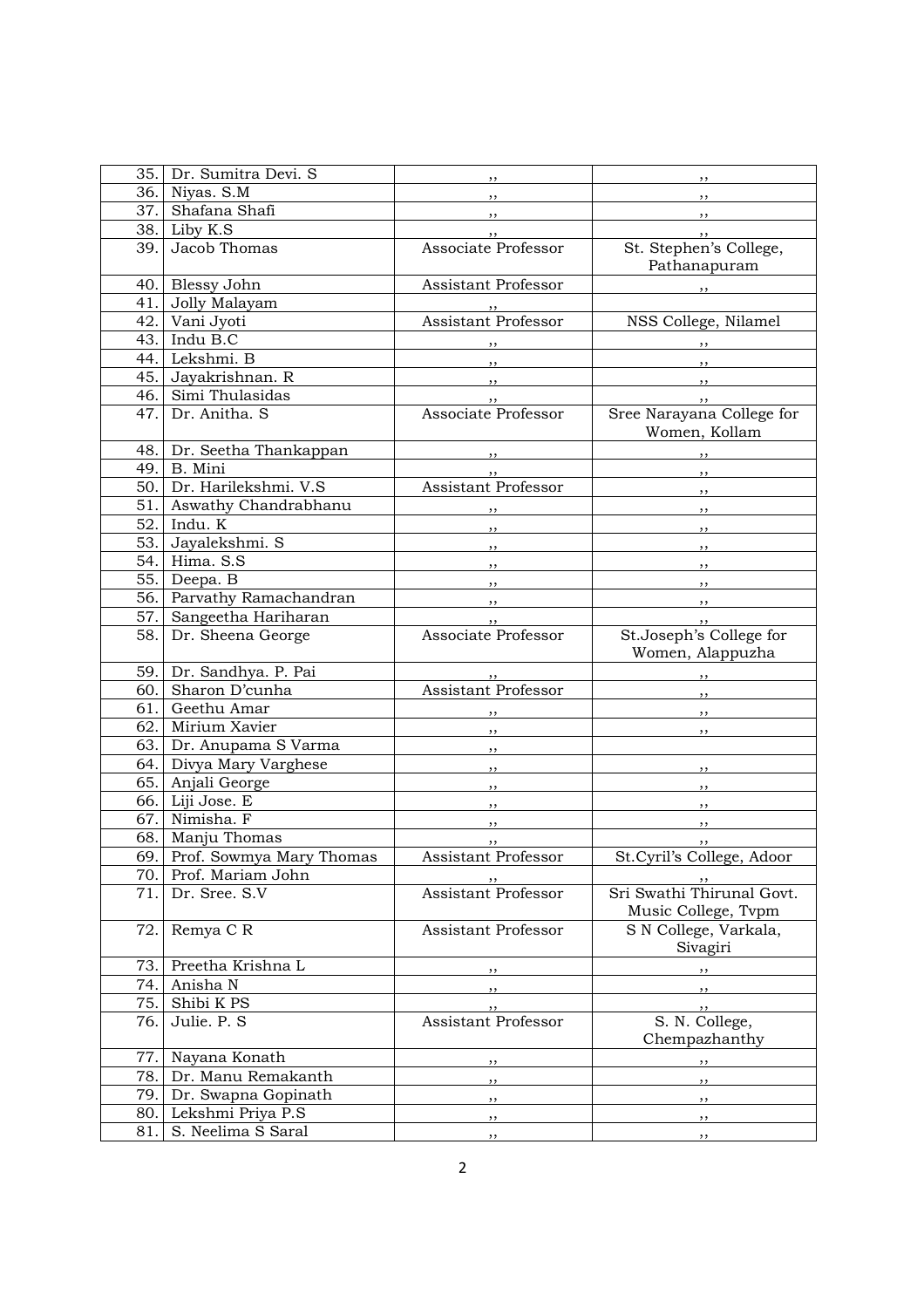| 82.1 | Bhavya Prakash                       | $, \,$                                                                                                                                                                                                                                                                                                                                                                                                                          | $, \,$                                               |
|------|--------------------------------------|---------------------------------------------------------------------------------------------------------------------------------------------------------------------------------------------------------------------------------------------------------------------------------------------------------------------------------------------------------------------------------------------------------------------------------|------------------------------------------------------|
| 83.  | Jijo T.R                             | ,,                                                                                                                                                                                                                                                                                                                                                                                                                              | $, \,$                                               |
| 84.  | Jaseedha. K                          | Associate Professor                                                                                                                                                                                                                                                                                                                                                                                                             | Mannaniya College of Arts<br>& Science, Pangode      |
|      | 85. Noufiya S.N                      |                                                                                                                                                                                                                                                                                                                                                                                                                                 | $, \, \,$                                            |
| 86.  | Dr. Vincent B Netto                  | Principal                                                                                                                                                                                                                                                                                                                                                                                                                       | Fatima Mata National<br>College, Kollam              |
|      | 87. Dr. Lawrencina Beryl Navis       | Associate Professor                                                                                                                                                                                                                                                                                                                                                                                                             | $,$ , $,$                                            |
| 88.  | Dr. Radhika. P                       |                                                                                                                                                                                                                                                                                                                                                                                                                                 |                                                      |
|      | 89. Dr. Cynthia Catherine<br>Michael | ,,                                                                                                                                                                                                                                                                                                                                                                                                                              | ,,                                                   |
|      | 90. Dr. Parvathy. S                  |                                                                                                                                                                                                                                                                                                                                                                                                                                 | $\overline{\phantom{a}}$                             |
|      | 91. Dr. Supriya. M                   |                                                                                                                                                                                                                                                                                                                                                                                                                                 | $, \,$                                               |
| 92.  | Dr. Clara Bernadette<br>Reshma       | Assistant Professor                                                                                                                                                                                                                                                                                                                                                                                                             | ,,                                                   |
|      | 93. Stancilaus                       | $\overline{\phantom{a}}$                                                                                                                                                                                                                                                                                                                                                                                                        | $\overline{\phantom{a}}$                             |
|      | 94. Dr. Manoj. S                     | $, \,$                                                                                                                                                                                                                                                                                                                                                                                                                          | $\overline{\phantom{a}}$                             |
|      | 95. Christy Clement                  | $\overline{\phantom{a}}$                                                                                                                                                                                                                                                                                                                                                                                                        | $\overline{\phantom{a}}$                             |
|      | 96. Dr. Mercy Famila                 |                                                                                                                                                                                                                                                                                                                                                                                                                                 | $\overline{\phantom{a}}$                             |
|      | 97. Sony. J                          | $\overline{\phantom{a}}$                                                                                                                                                                                                                                                                                                                                                                                                        | $\overline{\phantom{a}}$                             |
|      | 98. Jaya Sunny                       |                                                                                                                                                                                                                                                                                                                                                                                                                                 |                                                      |
|      | 99. Dr. K.P.Madhusoodanan            | Associate Professor                                                                                                                                                                                                                                                                                                                                                                                                             | Iqbal College,                                       |
|      | Pillai                               |                                                                                                                                                                                                                                                                                                                                                                                                                                 | Peringammala                                         |
|      | 100 Rani Vineeta                     |                                                                                                                                                                                                                                                                                                                                                                                                                                 |                                                      |
|      | 101 Famina. A                        |                                                                                                                                                                                                                                                                                                                                                                                                                                 |                                                      |
|      | 102 Athulya Thankachy                | , ,                                                                                                                                                                                                                                                                                                                                                                                                                             |                                                      |
|      | 103 Susy Antony                      | $\frac{1}{\sqrt{1-\frac{1}{2}}}\frac{1}{\sqrt{1-\frac{1}{2}}}\frac{1}{\sqrt{1-\frac{1}{2}}}\frac{1}{\sqrt{1-\frac{1}{2}}}\frac{1}{\sqrt{1-\frac{1}{2}}}\frac{1}{\sqrt{1-\frac{1}{2}}}\frac{1}{\sqrt{1-\frac{1}{2}}}\frac{1}{\sqrt{1-\frac{1}{2}}}\frac{1}{\sqrt{1-\frac{1}{2}}}\frac{1}{\sqrt{1-\frac{1}{2}}}\frac{1}{\sqrt{1-\frac{1}{2}}}\frac{1}{\sqrt{1-\frac{1}{2}}}\frac{1}{\sqrt{1-\frac{1}{2}}}\frac{1}{\sqrt{1-\frac{$ | $\overline{\phantom{a}}$                             |
|      | 104 Dr. Mini Parthasarathy           | Associate Professor                                                                                                                                                                                                                                                                                                                                                                                                             | $\frac{1}{2}$<br>Sree Narayana College,<br>Cherthala |
|      | 105 K. Neena                         |                                                                                                                                                                                                                                                                                                                                                                                                                                 |                                                      |
|      | 106 Babitha. R                       | ,,<br>Assistant Professor                                                                                                                                                                                                                                                                                                                                                                                                       | $\overline{\phantom{a}}$                             |
|      | 107 Parvathy. K.S.                   |                                                                                                                                                                                                                                                                                                                                                                                                                                 | $\overline{\phantom{a}}$                             |
|      | 108 R.Premkumar                      | Associate Professor                                                                                                                                                                                                                                                                                                                                                                                                             | Sree Narayana College,<br>Kollam                     |
|      | 109 T.G.Ajayakumar                   |                                                                                                                                                                                                                                                                                                                                                                                                                                 |                                                      |
|      | 110 Dr.S.K.Prathap                   | ,,<br><b>Assistant Professor</b>                                                                                                                                                                                                                                                                                                                                                                                                | , ,<br>,,                                            |
|      | $111$ Indu.R                         | ,,                                                                                                                                                                                                                                                                                                                                                                                                                              | ,,                                                   |
| 112  | Arun Prasad.R                        | ,,                                                                                                                                                                                                                                                                                                                                                                                                                              | ,,                                                   |
|      | 113 Radhika.B                        | ,,                                                                                                                                                                                                                                                                                                                                                                                                                              | ,,                                                   |
| 114  | Chinnu Chandran                      | ,,                                                                                                                                                                                                                                                                                                                                                                                                                              | ,,                                                   |
| 115  | Viji.S                               | ,,                                                                                                                                                                                                                                                                                                                                                                                                                              | ,,                                                   |
| 116  | Reshma. R                            | <b>Assistant Professor</b>                                                                                                                                                                                                                                                                                                                                                                                                      | Sree Narayana College,<br>Punalur                    |
| 117  | Deepthy. P.S                         | ,,                                                                                                                                                                                                                                                                                                                                                                                                                              | ,,                                                   |
| 118  | Resmi Ravendran                      | ,,                                                                                                                                                                                                                                                                                                                                                                                                                              | ,,                                                   |
| 119  | Gigy P.Koshy                         | Associate Professor                                                                                                                                                                                                                                                                                                                                                                                                             | Bishop Moore College,<br>Mavelikkara                 |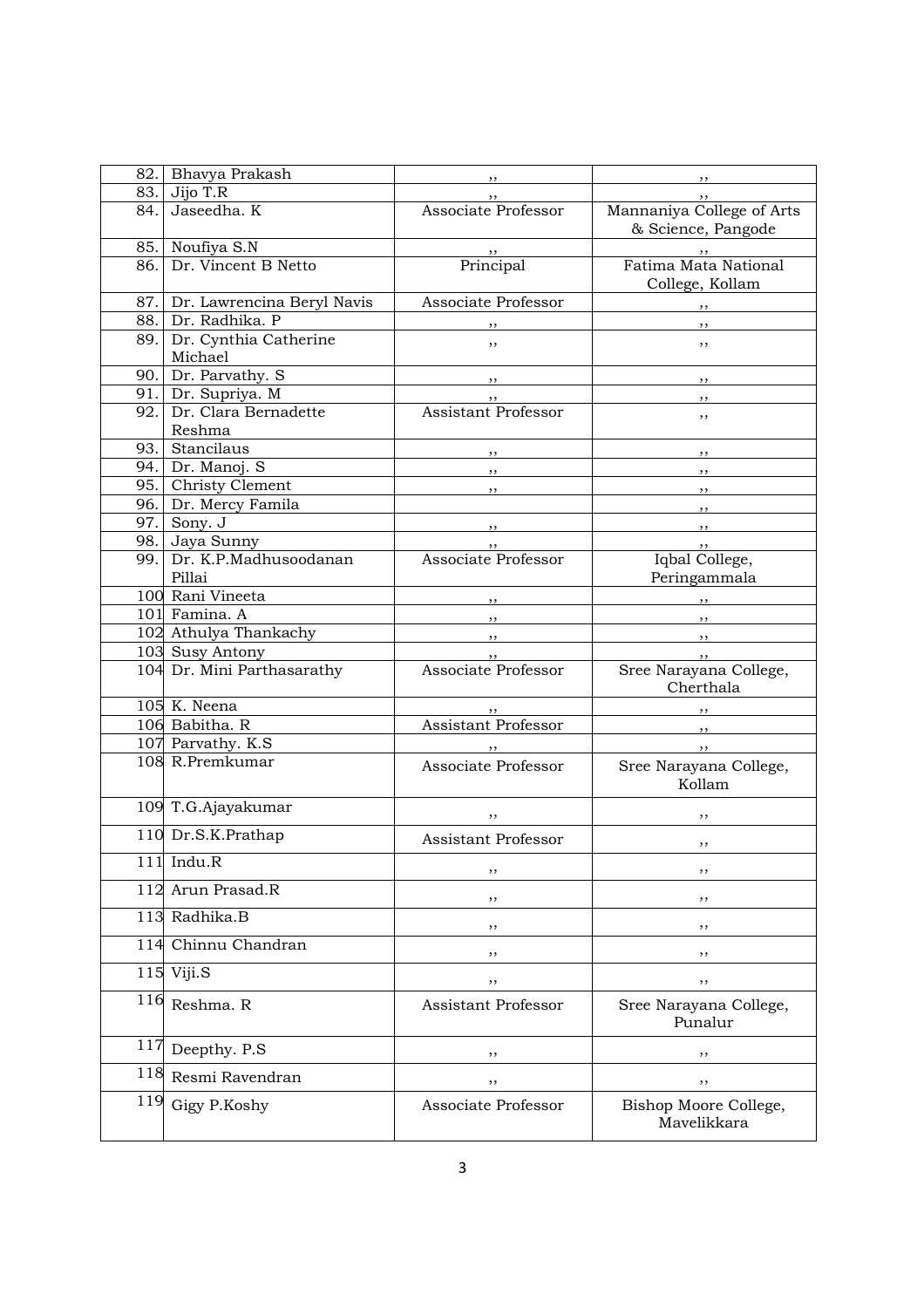| 120 | Dr. Anne Angeline Abraham             | Associate Professor                     | ,,                                                   |
|-----|---------------------------------------|-----------------------------------------|------------------------------------------------------|
| 121 | Prof. Suma Alexander                  | Assistant Professor                     | ,,                                                   |
| 122 | Prof. Amith David                     | ,,                                      | ,,                                                   |
| 123 | Dr.Nair Anup<br>Chandrasekharan       | ,,                                      | ,,                                                   |
| 124 | Vidu Vijayan                          | ,,                                      | , ,                                                  |
| 125 | Dr. Divya S.                          | ,,                                      | ,,                                                   |
| 126 | Julie Thomas                          | ,,                                      | ,,                                                   |
| 127 | Premjith M.R.                         | ,,                                      | ,,                                                   |
| 128 | Anusha Das                            | ,,                                      | ,,                                                   |
| 129 | Bhagyalekshmi Mohan                   | ,,                                      | ,,                                                   |
| 130 | Neethu Mary Philip                    | ,,                                      | ,,                                                   |
| 131 | Asha Balachandran                     | <b>Assistant Professor</b>              | MSM College, Kayamkulam                              |
| 132 | Asha. K. Nair                         | ,,                                      | ,,                                                   |
| 133 | Deepa. R                              | ,,                                      | ,,                                                   |
| 134 | Harsha Viswanath                      | ,,                                      | ,,                                                   |
| 135 | Jayalekshmi. B                        | ,,                                      | ,,                                                   |
| 136 | Nada Rajan                            | ,,                                      | ,,                                                   |
| 137 | Sajitha. B                            | ,,                                      | ,,                                                   |
| 138 | Sreelekshmy. B                        | ,,                                      | ,,                                                   |
| 139 | Dr. Govind. R                         | ,,                                      | ,,                                                   |
| 140 | Geethakumari. K                       | ,,                                      | ,,                                                   |
| 141 | Ragasankar. S                         | ,,                                      | ,,                                                   |
| 142 | Rubeena. S                            | ,,                                      | ,,                                                   |
|     | 143 Vinu Rajesh G                     | <b>Assistant Professor</b>              | Govt. College, Nedumangad                            |
|     | 144 Dr. Manju R                       |                                         |                                                      |
|     | 145 Meera Baby. R                     | Assistant Professor                     | KNM Govt. Arts & Science<br>College, Kanjiramkulam   |
|     | 146 Rekha. V.G                        | $, \, \,$                               | $, \, , \,$                                          |
|     | 147 Praseetha. P                      | $, \, \, \cdot$                         | $\overline{\phantom{a}}$                             |
|     | 148 Leena. T.L                        | $, \, \, \cdot$                         | $\overline{\phantom{a}}$                             |
|     | 149 Vineetha Mohan                    | $\overline{\phantom{a}}$                | $\overline{\phantom{a}}$                             |
|     | 150 Priya. P. S<br>151 Rajendran. N.P | $, \, \,$<br><b>Assistant Professor</b> | $, \, \, \cdot$<br>B.J. M. Govt. College,<br>Chavara |
|     | 152 Mini Babu                         | $, \, \, \cdot$                         | $\overline{\phantom{a}}$ , $\overline{\phantom{a}}$  |
|     | 153 Rajalekshmi. K.L                  | $, \,$                                  | $, \,$                                               |
|     | 154 R. Praseeda Varma                 | Associate Professor                     | Sanatana Dharma College,<br>Alappuzha                |
|     | 155 R. Sathy                          | $, \,$                                  | $, \,$                                               |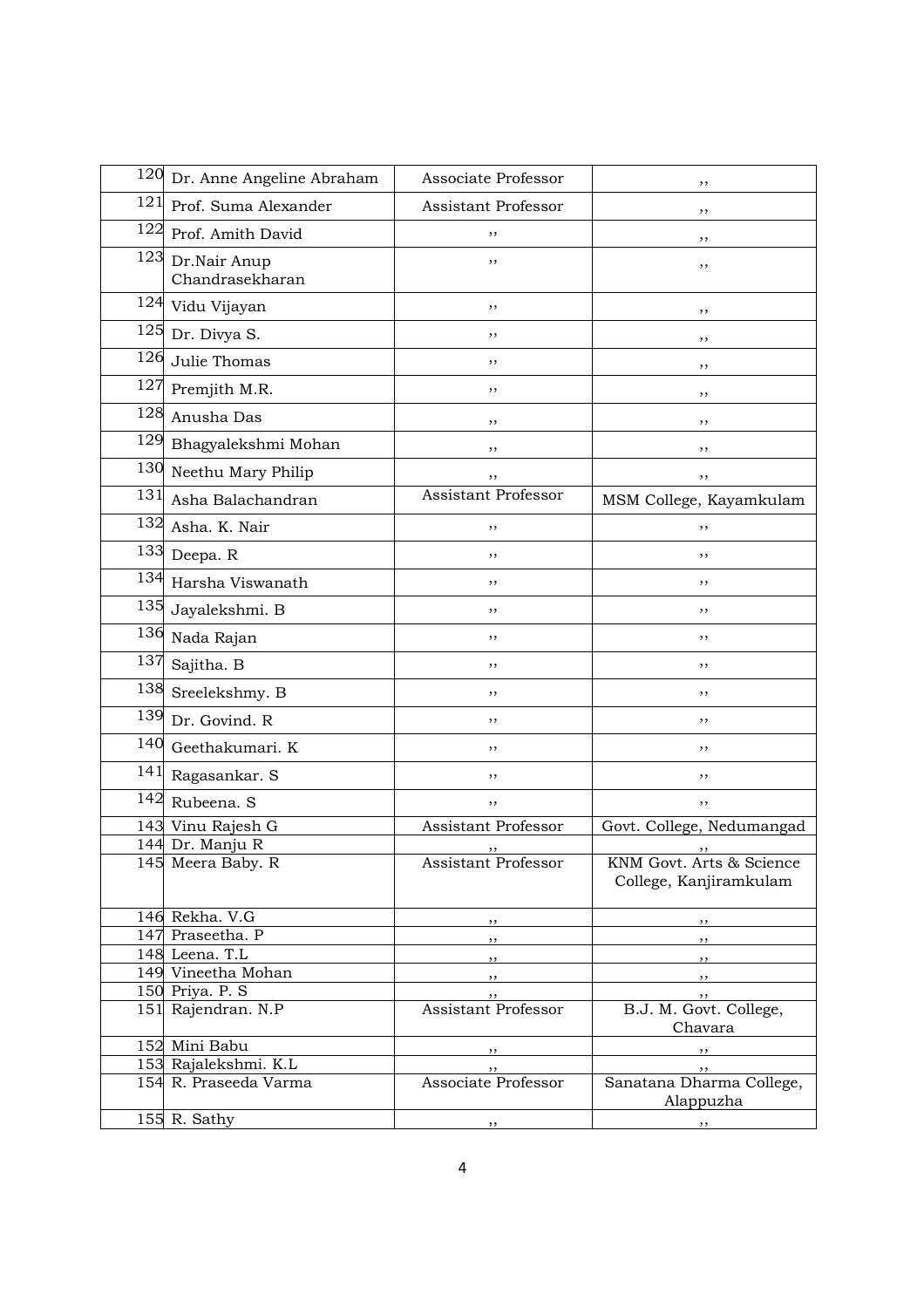|     | 156 R. Indulal                |                                               | $, \,$                                                                                                                                                                                                                                                                                                                                                                                                                                                                     |
|-----|-------------------------------|-----------------------------------------------|----------------------------------------------------------------------------------------------------------------------------------------------------------------------------------------------------------------------------------------------------------------------------------------------------------------------------------------------------------------------------------------------------------------------------------------------------------------------------|
|     | 157 D. Ramachandran Nair      | Assistant Professor                           | , ,                                                                                                                                                                                                                                                                                                                                                                                                                                                                        |
|     | 158 Leena. P. Pai             |                                               | $, \, \, \cdot$                                                                                                                                                                                                                                                                                                                                                                                                                                                            |
|     | 159 R. Suresh                 | Associate Professor                           | $, \, \, \cdot$                                                                                                                                                                                                                                                                                                                                                                                                                                                            |
|     | 160 N. Saraswathy Antherjanam | $, \, \, \cdot$                               | $, \, \, \cdot$                                                                                                                                                                                                                                                                                                                                                                                                                                                            |
|     | 161 E. Krishnan Nampoothiri   | $\overline{\phantom{a}}$                      | $, \, \, \cdot$                                                                                                                                                                                                                                                                                                                                                                                                                                                            |
|     | 162 Bindu Nair                |                                               | ,,                                                                                                                                                                                                                                                                                                                                                                                                                                                                         |
|     | 163 Tommy John                |                                               | $, \, \,$                                                                                                                                                                                                                                                                                                                                                                                                                                                                  |
|     | 164 Devi. S                   | $, \, \, \cdot$<br><b>Assistant Professor</b> | , 1                                                                                                                                                                                                                                                                                                                                                                                                                                                                        |
|     | 165 Karthika R                |                                               |                                                                                                                                                                                                                                                                                                                                                                                                                                                                            |
|     | 166 Krishnand A               |                                               | $\overline{\phantom{a}}$ , $\overline{\phantom{a}}$                                                                                                                                                                                                                                                                                                                                                                                                                        |
|     | 167 Neetha Prasad             | , 1                                           |                                                                                                                                                                                                                                                                                                                                                                                                                                                                            |
|     | 168 Saritha M                 |                                               | $\overline{\phantom{a}}$                                                                                                                                                                                                                                                                                                                                                                                                                                                   |
|     | 169 Suja. S. Malancharuvil    | $\cdots$<br>Associate Professor               | $, \, \cdot$<br>St. John's College, Anchal                                                                                                                                                                                                                                                                                                                                                                                                                                 |
|     | 170 Rashmi. S. Pillai         | Assistant Professor                           |                                                                                                                                                                                                                                                                                                                                                                                                                                                                            |
|     | 171 Sooraj Kumar              |                                               | $\overline{\phantom{a}}$ , $\overline{\phantom{a}}$ , $\overline{\phantom{a}}$ , $\overline{\phantom{a}}$ , $\overline{\phantom{a}}$ , $\overline{\phantom{a}}$ , $\overline{\phantom{a}}$ , $\overline{\phantom{a}}$ , $\overline{\phantom{a}}$ , $\overline{\phantom{a}}$ , $\overline{\phantom{a}}$ , $\overline{\phantom{a}}$ , $\overline{\phantom{a}}$ , $\overline{\phantom{a}}$ , $\overline{\phantom{a}}$ , $\overline{\phantom{a}}$ , $\overline{\phantom{a}}$ , |
|     | 172 Lalitha Joseph            |                                               | $\overline{\phantom{a}}$                                                                                                                                                                                                                                                                                                                                                                                                                                                   |
|     |                               |                                               | $\overline{\phantom{a}}$                                                                                                                                                                                                                                                                                                                                                                                                                                                   |
|     | 173 Arun M George             | $, \, \, \cdot$<br><b>Assistant Professor</b> | $\overline{\phantom{a}}$                                                                                                                                                                                                                                                                                                                                                                                                                                                   |
|     | 174 K. B. Kala                |                                               | Govt. College for Women,<br>Typm                                                                                                                                                                                                                                                                                                                                                                                                                                           |
|     | 175 Dr. Deepa L.C             | $\overline{\phantom{a}}$                      | $\overline{\phantom{a}}$                                                                                                                                                                                                                                                                                                                                                                                                                                                   |
|     | 176 Dr. M.N. Parasuraman      | $, \, \, \cdot$                               | $\cdots$                                                                                                                                                                                                                                                                                                                                                                                                                                                                   |
|     | 177 Dr. Neetha Sasidharan     | $\overline{\phantom{a}}$                      | $\overline{\phantom{a}}$                                                                                                                                                                                                                                                                                                                                                                                                                                                   |
|     | 178 Preetha Prabhasan         | $, \, \,$                                     | $\overline{\phantom{a}}$                                                                                                                                                                                                                                                                                                                                                                                                                                                   |
|     | 179 Dr. Vani. K               | $, \,$                                        | $\overline{\phantom{a}}$                                                                                                                                                                                                                                                                                                                                                                                                                                                   |
|     | 180 Kavitha. B. K             | $\overline{\phantom{a}}$                      | $\overline{\phantom{a}}$                                                                                                                                                                                                                                                                                                                                                                                                                                                   |
|     | 181 Sruti Ramachandran        | $\overline{\phantom{a}}$                      | $\overline{\phantom{a}}$                                                                                                                                                                                                                                                                                                                                                                                                                                                   |
|     | $\overline{182}$ T. Raji      | , 1                                           | $\overline{\phantom{a}}$                                                                                                                                                                                                                                                                                                                                                                                                                                                   |
|     | 183 Reenie Rajan              | $, \, \,$                                     | $\overline{\phantom{a}}$                                                                                                                                                                                                                                                                                                                                                                                                                                                   |
|     | 184 Deleep D.L.               | $\overline{\phantom{a}}$                      | $\overline{\phantom{a}}$                                                                                                                                                                                                                                                                                                                                                                                                                                                   |
|     | 185 Indu Rajasekharan         | $\overline{\phantom{a}}$                      |                                                                                                                                                                                                                                                                                                                                                                                                                                                                            |
|     | 186 Josna Rajan               |                                               | , , ,                                                                                                                                                                                                                                                                                                                                                                                                                                                                      |
|     | 187 John Skariah              | Associate Professor                           | St.Gregorios College                                                                                                                                                                                                                                                                                                                                                                                                                                                       |
|     |                               |                                               | Kottarakkara                                                                                                                                                                                                                                                                                                                                                                                                                                                               |
|     | 188 Jiji Peter                |                                               |                                                                                                                                                                                                                                                                                                                                                                                                                                                                            |
|     | 189 Sunil P                   | <b>Assistant Professor</b>                    |                                                                                                                                                                                                                                                                                                                                                                                                                                                                            |
|     | 190 Geethu Thomas             |                                               | , ,                                                                                                                                                                                                                                                                                                                                                                                                                                                                        |
| 191 |                               | HOD/Associate                                 | NSS College, Pandalam                                                                                                                                                                                                                                                                                                                                                                                                                                                      |
|     | P.Harikrishna                 | Professor                                     |                                                                                                                                                                                                                                                                                                                                                                                                                                                                            |
|     | 192 Dr.J Anjana               | Assistant Professor                           | , ,                                                                                                                                                                                                                                                                                                                                                                                                                                                                        |
|     | 193 Sreekala B                | ,,                                            | ,,                                                                                                                                                                                                                                                                                                                                                                                                                                                                         |
|     | 194 Renjith Krishnan.K.R.     |                                               |                                                                                                                                                                                                                                                                                                                                                                                                                                                                            |
|     | 195 Vineethakrishnan          | ,,                                            | ,,                                                                                                                                                                                                                                                                                                                                                                                                                                                                         |
|     | 196 Dr.Jyothi C. R            | , ,                                           | , ,                                                                                                                                                                                                                                                                                                                                                                                                                                                                        |
|     | 197 Haritha R Unnithan        | ,,                                            |                                                                                                                                                                                                                                                                                                                                                                                                                                                                            |
|     | 198 Dr.Sreeja S Nair          |                                               | , ,                                                                                                                                                                                                                                                                                                                                                                                                                                                                        |
|     | 199 Parvathy Thankachi        | $, \,$                                        | , ,                                                                                                                                                                                                                                                                                                                                                                                                                                                                        |
|     | 200 Sree Prasad.R.            | $, \,$                                        | $, \,$                                                                                                                                                                                                                                                                                                                                                                                                                                                                     |
|     | 201 Dr.Seetha Vijayakumar     | ,,<br>Assistant Professor                     | ,,                                                                                                                                                                                                                                                                                                                                                                                                                                                                         |
|     | 202 Aparna R.Menon            |                                               | $, \,$                                                                                                                                                                                                                                                                                                                                                                                                                                                                     |
|     | 203 Aravindan S               | ,,                                            | ,,                                                                                                                                                                                                                                                                                                                                                                                                                                                                         |
|     | 204 Saritha. G                | ,,<br>Assistant Professor                     | , ,<br>Govt. College, Kariavattom                                                                                                                                                                                                                                                                                                                                                                                                                                          |
|     | 205 Hima S Madhu              |                                               |                                                                                                                                                                                                                                                                                                                                                                                                                                                                            |
|     |                               | $, \,$                                        | $, \,$                                                                                                                                                                                                                                                                                                                                                                                                                                                                     |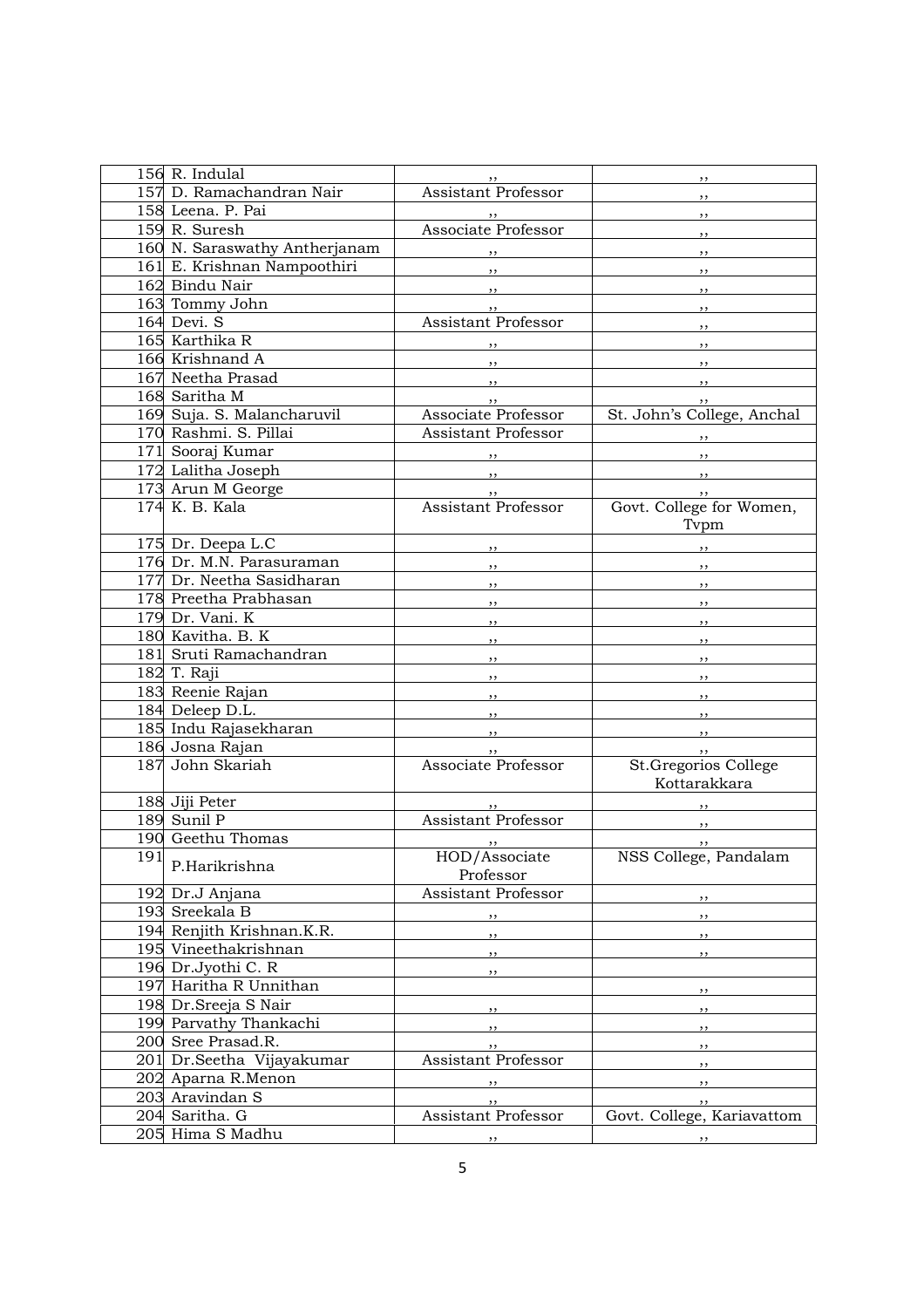| 206 Dr. Sreedevi. K. Nair    | Associate Professor                                 | HHMSPB NSS College for<br>Women, Typm               |
|------------------------------|-----------------------------------------------------|-----------------------------------------------------|
| 207 Devika. S                |                                                     | $, \, \,$                                           |
| 208 Asha Krishnan            | Assistant Professor                                 | $\overline{\phantom{a}}$                            |
| 209 Radhika. R               |                                                     | $, \, , \,$                                         |
| 210 Aswathy. A               | $, \,$                                              | $\overline{\phantom{a}}$                            |
| 211 Amritha.S.Nair           | $\cdots$                                            | $\overline{\phantom{a}}$                            |
| 212 Asha Prabhakaran         | , ,                                                 | , ,                                                 |
| 213 Chribuna Viswas          | <b>Assistant Professor</b>                          | University College, Tvpm                            |
| 214 Praveena Thompson        | $, \,$                                              | $, \, , \,$                                         |
| 215 Ravichandran C.          | $, -$                                               | , 1                                                 |
| 216 N M Babu                 | $\overline{\phantom{a}}$ , $\overline{\phantom{a}}$ | , ,                                                 |
| $\overline{217}$ Divya. G. S | $\overline{\phantom{a}}$                            |                                                     |
| 218 Dr Chitra V.R.           | $, \, \,$                                           | $\overline{\phantom{a}}$ , $\overline{\phantom{a}}$ |
| 219 Kaikasi. V. S            | $\overline{\phantom{a}}$                            |                                                     |
| 220 Reeja Thankachan         |                                                     | $, \, \,$                                           |
| $221$ Nisha N.               | $, \, \,$                                           |                                                     |
| 222 Krishna Kumar R.         | $, \, \,$                                           | $, \, \,$                                           |
| 223 Urmila. K                |                                                     | $\overline{\phantom{a}}$ , $\overline{\phantom{a}}$ |
| 224 Jisha V.S.               | ,,                                                  | $\overline{\phantom{a}}$                            |
| 225 Dr. Deepa Prasad. L      | $\overline{\phantom{a}}$                            | $\overline{\phantom{a}}$                            |
| 226 Nalin Ganesh. N          | $\overline{\phantom{a}}$                            | $\overline{\phantom{a}}$                            |
| 227 Siva Sam. U. S           |                                                     | $\overline{\phantom{a}}$                            |
| 228 Soumya. S                |                                                     | $\overline{\phantom{a}}$                            |
| 229 T. K. Rajendran          | $, \, \cdot$                                        | , ,                                                 |
| 230 Shyama Sajeev            | Assistant Professor                                 | Govt. Sanskrit College,                             |
|                              |                                                     | Tvpm                                                |
| 231 Sheela. S                | Associate Professor                                 | VTM NSS College,                                    |
|                              |                                                     | Dhanuvachapuram                                     |
| 232 Dr. K.B. Anand           | $\overline{\phantom{a}}$                            | $, \, \,$                                           |
| 233 V. Subhash Kumar         | , ,                                                 |                                                     |
| 234 Chitra. V.S              | <b>Assistant Professor</b>                          | $\overline{\phantom{a}}$                            |
| 235 Dr. Sigma. G.R           | , ,                                                 | $\overline{\phantom{a}}$                            |
| 236 Revathy. S               | $\overline{\phantom{a}}$ , $\overline{\phantom{a}}$ | $\frac{1}{2}$                                       |
| 237 Malini.S.Kumar           | , ,                                                 | $\overline{\phantom{a}}$                            |
| 238 Dr. Asha. K              | , ,                                                 | , ,                                                 |
| 239 Shamapillai              | , , ,                                               | , ,                                                 |
| 240 Nicey L John             | Assistant Professor                                 | Christian College,<br>Kattakada                     |
| 241 Hima J Babu              | , ,                                                 |                                                     |
| 242 Madhu. T.R               | Associate Professor                                 | MM NSS College, Kottiyam                            |
| 243 Meera. K.G               | Assistant Professor                                 |                                                     |
| 244 Dr. Kishore Ram          | , ,                                                 | ,,                                                  |
| 245 P Indira                 | Associate Professor                                 | TKMM College,                                       |
|                              |                                                     | Nangiarkulangara                                    |
| 246 Indu Balachandran        | Assistant Professor                                 | $, \,$                                              |
| 247 Arun Ravi                | $, \,$                                              | $, \,$                                              |
| 248 Soumya V S               | ,,                                                  | $, \,$                                              |

University Buildings<br>Thiruvananthapuram<br>Date: 08.08.2016

## University Buildings **Dr. Jayaprakas. M** Thiruvananthapuram Registrar(i/c)/Returning Officer